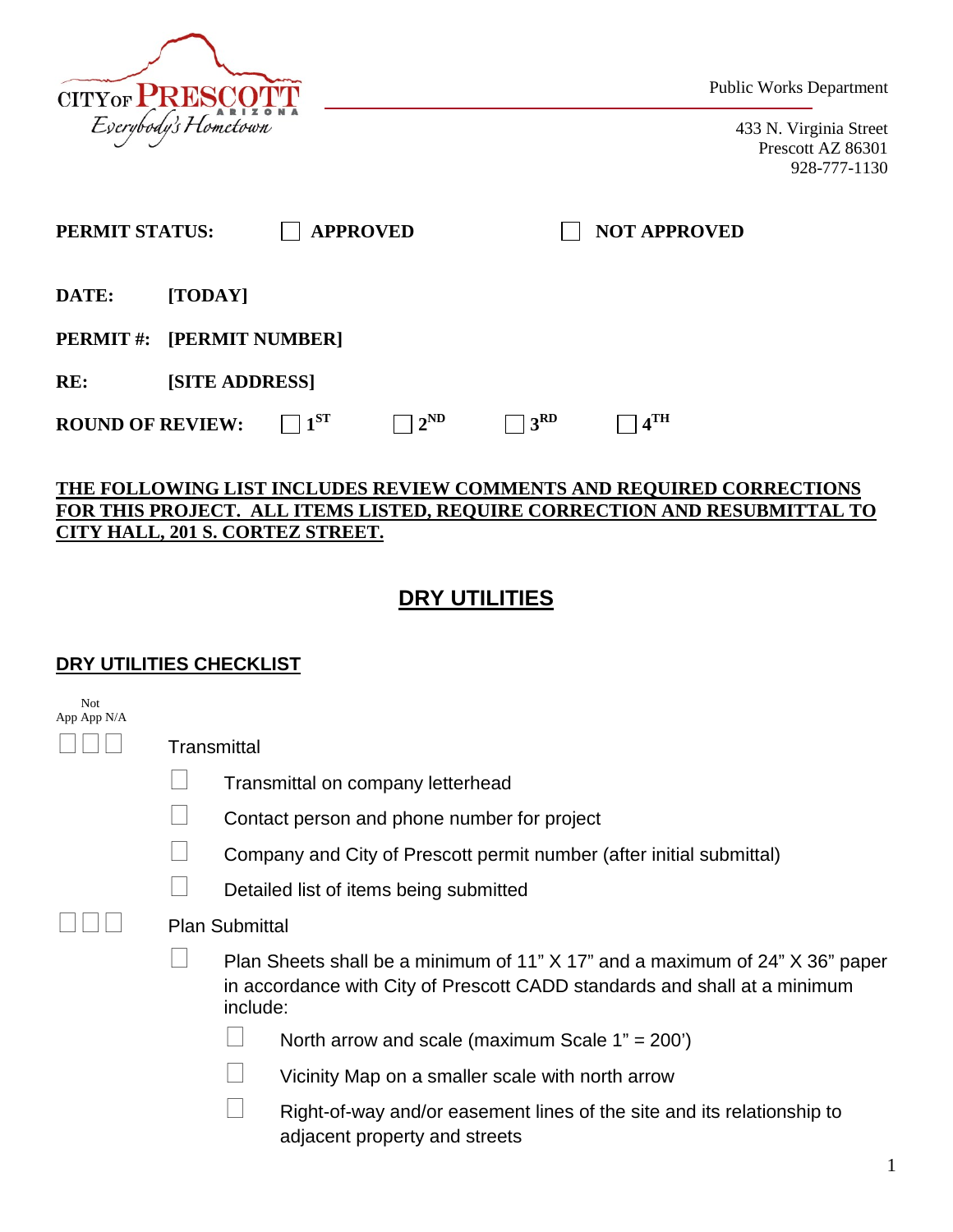|  |                                                                                                                                                                                                                                                                                                      | Dates of preparation and revisions                                                                                                                                                                                                           |  |  |
|--|------------------------------------------------------------------------------------------------------------------------------------------------------------------------------------------------------------------------------------------------------------------------------------------------------|----------------------------------------------------------------------------------------------------------------------------------------------------------------------------------------------------------------------------------------------|--|--|
|  |                                                                                                                                                                                                                                                                                                      | Name, address and phone number of applicant                                                                                                                                                                                                  |  |  |
|  |                                                                                                                                                                                                                                                                                                      | Name, address and phone number of engineer                                                                                                                                                                                                   |  |  |
|  |                                                                                                                                                                                                                                                                                                      | Project address or address of parcels fronting the right-of-way, if<br>applicable                                                                                                                                                            |  |  |
|  |                                                                                                                                                                                                                                                                                                      | Assessor Parcel Number(s) of project or parcel number(s) of property<br>fronting the right-of-way                                                                                                                                            |  |  |
|  |                                                                                                                                                                                                                                                                                                      | Plan set(s) shall be submitted on bond paper                                                                                                                                                                                                 |  |  |
|  |                                                                                                                                                                                                                                                                                                      | Plan set submittals and re-submittals shall be submitted to City Hall, 201 S<br><b>Cortez Street</b>                                                                                                                                         |  |  |
|  |                                                                                                                                                                                                                                                                                                      | A "Blue Stake" notification shall be noted on each sheet of the plans                                                                                                                                                                        |  |  |
|  | pocket folders                                                                                                                                                                                                                                                                                       | All supporting or supplement reports shall be bound letter size $(8 \frac{1}{2} \times 11 \text{ m})$ . All larger<br>maps included in the report shall be folded accordion style to letter size and put into                                |  |  |
|  | All plans shall be oriented with north towards the top or right of each sheet, where<br>practical. A north arrow and scale (both written and graphic) shall be provided on all<br>sheets. All text shall read from the bottom and right of the sheet.                                                |                                                                                                                                                                                                                                              |  |  |
|  | Provide basis for both Horizontal and Vertical Control (NVAD 88 for Vertical Control and<br>City of Prescott Coordinates for Horizontal) and Bench Mark Location                                                                                                                                     |                                                                                                                                                                                                                                              |  |  |
|  | All existing improvements and topography shall be "ghosted" or shown in a lighter line<br>type to differentiate from the new improvements. Provide notes to describe the existing<br>facilities and spot elevations for existing contours. The existing improvements shall<br>include the following: |                                                                                                                                                                                                                                              |  |  |
|  |                                                                                                                                                                                                                                                                                                      | Show existing infrastructure including, but not limited to, curb, gutter, sidewalk,<br>pavement, water, water meters, fire hydrants, wastewater, drainage culverts and<br>catch basins, street light poles, traffic signals, signal cabinets |  |  |
|  |                                                                                                                                                                                                                                                                                                      | Drainage Facilities and 100-year Floodplain Limits                                                                                                                                                                                           |  |  |
|  |                                                                                                                                                                                                                                                                                                      | Irrigation lines, when possible                                                                                                                                                                                                              |  |  |
|  |                                                                                                                                                                                                                                                                                                      | Identify and dimension all overhead and underground facilities, including those<br>owned by other providers within the City right-of-way or public utility easement(s)                                                                       |  |  |
|  |                                                                                                                                                                                                                                                                                                      | Identify and dimension all City of Prescott utilities. (e.g. water, sewer, drainage<br>and street lights                                                                                                                                     |  |  |
|  |                                                                                                                                                                                                                                                                                                      | All underground utilities shall be shown on the profile with depth elevations<br>and stationing                                                                                                                                              |  |  |
|  |                                                                                                                                                                                                                                                                                                      | Profile on the same page as plan review, aligned with matching station                                                                                                                                                                       |  |  |